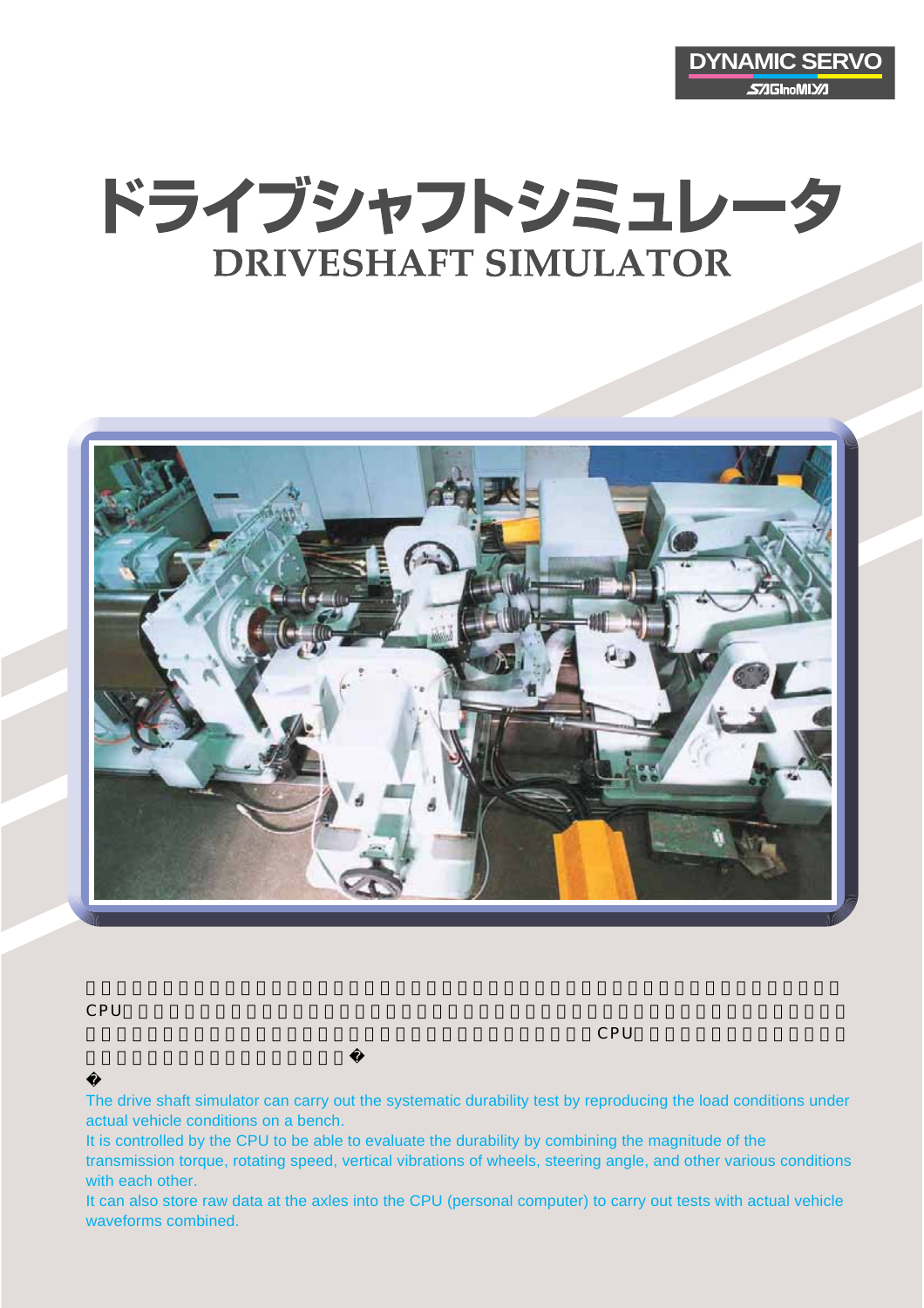|    |                  | <b>Drive power circulation system</b>                                                                                                                                                                                                                                                                                                                                                                         |  |  |
|----|------------------|---------------------------------------------------------------------------------------------------------------------------------------------------------------------------------------------------------------------------------------------------------------------------------------------------------------------------------------------------------------------------------------------------------------|--|--|
|    |                  | The mechanical drive power circulation system forms a<br>closed torsion system including the test pieces by<br>combining gears with each other. It applies a torsional<br>phase difference by the torque loader from the exterior,<br>and rotates the system under this condition.<br>This system is chracterized with high efficiency, lower<br>power consumption, high durability, and easy<br>maintenance. |  |  |
|    |                  | <b>Torque load system</b>                                                                                                                                                                                                                                                                                                                                                                                     |  |  |
|    |                  | The rotary actuator using an electro-hydraulic servo<br>mechanism gives a relational phase difference to the<br>torsional system and saves the elastic energy inside the<br>system to add the torque.                                                                                                                                                                                                         |  |  |
|    |                  | <b>Rotating speed</b>                                                                                                                                                                                                                                                                                                                                                                                         |  |  |
| АC | 3000r.p.m.<br>50 | The rotaing speed is controlled by an AC motor within a<br>range of 50 - 3000rpm.                                                                                                                                                                                                                                                                                                                             |  |  |
|    |                  | Motion equivalent to vertical vibrations of wheels                                                                                                                                                                                                                                                                                                                                                            |  |  |
|    |                  | This system gives vibrations by means of the<br>displacement control of the piston type actuator using<br>the electro-hydraulic servo mechanism.                                                                                                                                                                                                                                                              |  |  |
|    |                  | Motion equivalent to the steering angle<br>(Steering angle motion)                                                                                                                                                                                                                                                                                                                                            |  |  |
|    |                  | This system vibrates by the angle control of the piston<br>type actuator using the electro-hydraulic servo<br>mechanism.                                                                                                                                                                                                                                                                                      |  |  |
|    |                  | <b>No.of test pieces</b>                                                                                                                                                                                                                                                                                                                                                                                      |  |  |
| 2  | Assy<br>4        | Four sets of axle shaft assemblies can be tested<br>concurrently. (Two of four sets are inversely driven<br>from the tire side.)                                                                                                                                                                                                                                                                              |  |  |
|    |                  | <b>Test piece air-cooler</b>                                                                                                                                                                                                                                                                                                                                                                                  |  |  |
|    |                  | Heated test piece joints are cooled with air. The airflow<br>can be changed according to the number of revolutions.                                                                                                                                                                                                                                                                                           |  |  |
|    |                  |                                                                                                                                                                                                                                                                                                                                                                                                               |  |  |
|    |                  | <b>Control unit</b>                                                                                                                                                                                                                                                                                                                                                                                           |  |  |
|    | 4<br>CPU         | Each of four control shafts consisting of the rotating<br>shaft, torque shaft, vertical shaft, and steering shaft can<br>be operated independently in manual mode, and their<br>mutual programmed operation can also be done<br>according to the commands from the CPU.<br>Actual vehicle waveform data can be saved into the<br>computer to carry out the durability test with actual<br>vehicle waveforms.  |  |  |
|    |                  | <b>Safety device</b>                                                                                                                                                                                                                                                                                                                                                                                          |  |  |
|    |                  | This system is designed by taking the safety into due<br>account.                                                                                                                                                                                                                                                                                                                                             |  |  |
|    |                  | If a trouble occurs or if power was interrupted, the<br>system is entirely stopped operating at once.<br>The system is not started operating again until it is<br>manually operated even after the cause of the trouble<br>has been eliminated.                                                                                                                                                               |  |  |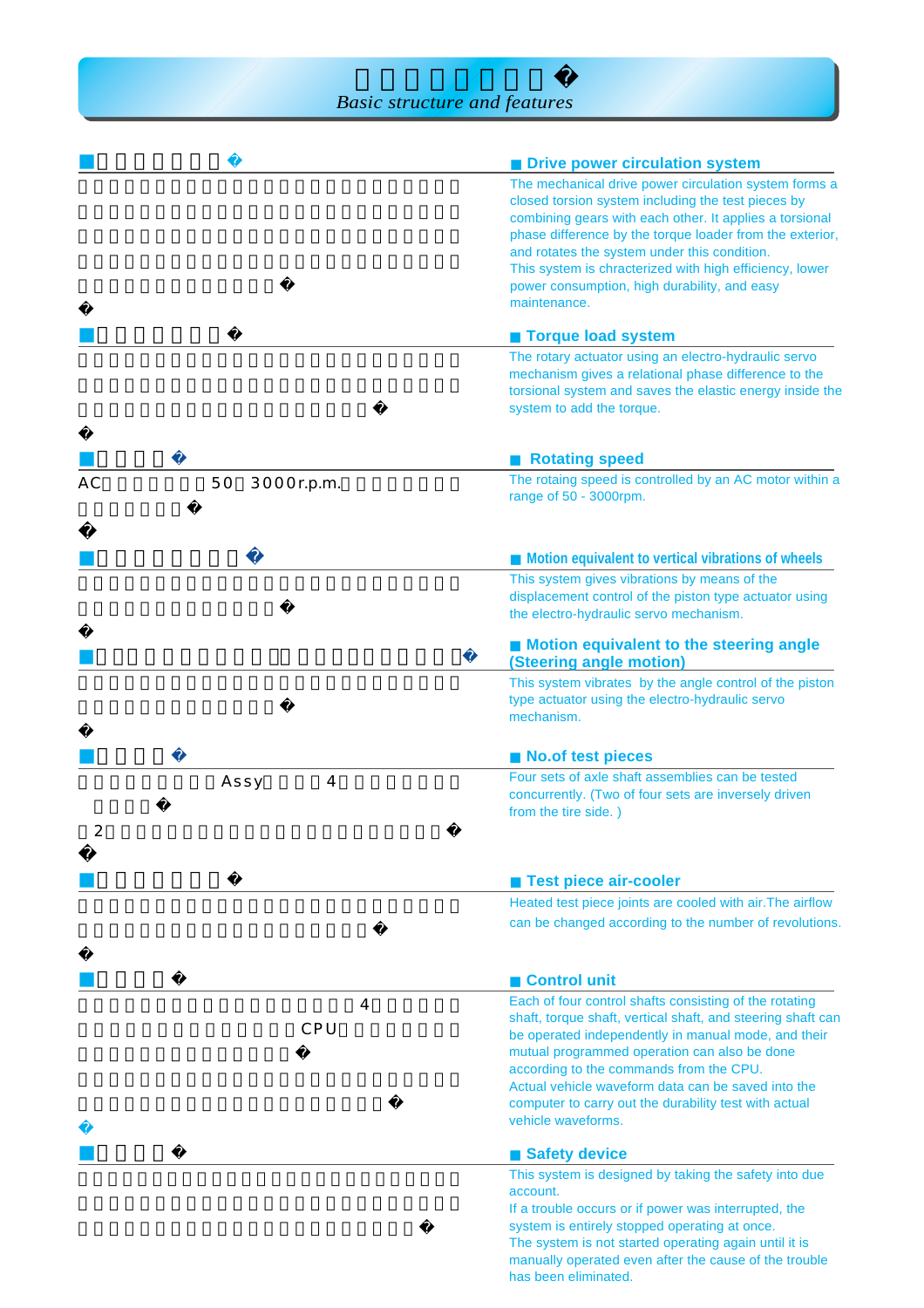| Specifications |  |
|----------------|--|
|                |  |
|                |  |
|                |  |

| Rotary drive unit                | <b>AC</b>       | No. of revolutions<br><b>Torque</b><br>Angle<br>Angular speed<br>Frequency<br>AC motor | rpm<br>± 3kNm<br>$±$ 45deg<br>deg/s<br>$.1$ 1Hz<br>30 <sub>k</sub> W      | 50 3000rpm<br>(normal-reverse switchig)<br>$± 3$ kNm<br>$±$ 45 deg<br>$200$ deg/s<br>$0.01$ 1Hz<br>30 <sub>k</sub> W |
|----------------------------------|-----------------|----------------------------------------------------------------------------------------|---------------------------------------------------------------------------|----------------------------------------------------------------------------------------------------------------------|
| Wheel vertical motion unit       |                 | Initial displacement<br><b>Displacement</b><br><b>Speed</b><br>Frequency               | 200 mm<br>O<br>$± 100$ mm<br>$100 \text{ cm/s}$<br>30Hz<br>$\mathbf{1}$   | mm<br>$± 100$ mm<br>$100 \text{ cm/s}$<br>0.01 30Hz                                                                  |
| <b>Steering unit</b>             |                 | Angle<br><b>Speed</b><br>Frequency                                                     | 50deg<br>0<br>35deg/s<br>1 Hz<br>$\cdot$ 1                                | 50 deg<br>$\mathbf{0}$<br>35 deg/s<br>$0.01$ 1Hz                                                                     |
| <b>Test piece</b>                | 4               |                                                                                        | 4 pieces                                                                  |                                                                                                                      |
| Joint air-cooling device         | 4               |                                                                                        | <b>Blower</b><br>4 units                                                  |                                                                                                                      |
| Temperature measuring instrument |                 | 8                                                                                      | Non-contact thermometer 8 units                                           |                                                                                                                      |
| <b>Control unit</b>              | CPU             |                                                                                        | <b>CPU</b> control Software (actual vehicle<br>waveform simulation, etc.) |                                                                                                                      |
| <b>Hydraulic power supply</b>    |                 | HPT-37 86.5L/min 37kW                                                                  | HPT-37 86.5 L/min, 37kW                                                   |                                                                                                                      |
| Lubrication oil unit             | HPT-1.5 30L/min | $1.5$ kW                                                                               | HPT-1.5 30 L/min, 1.5kW                                                   |                                                                                                                      |